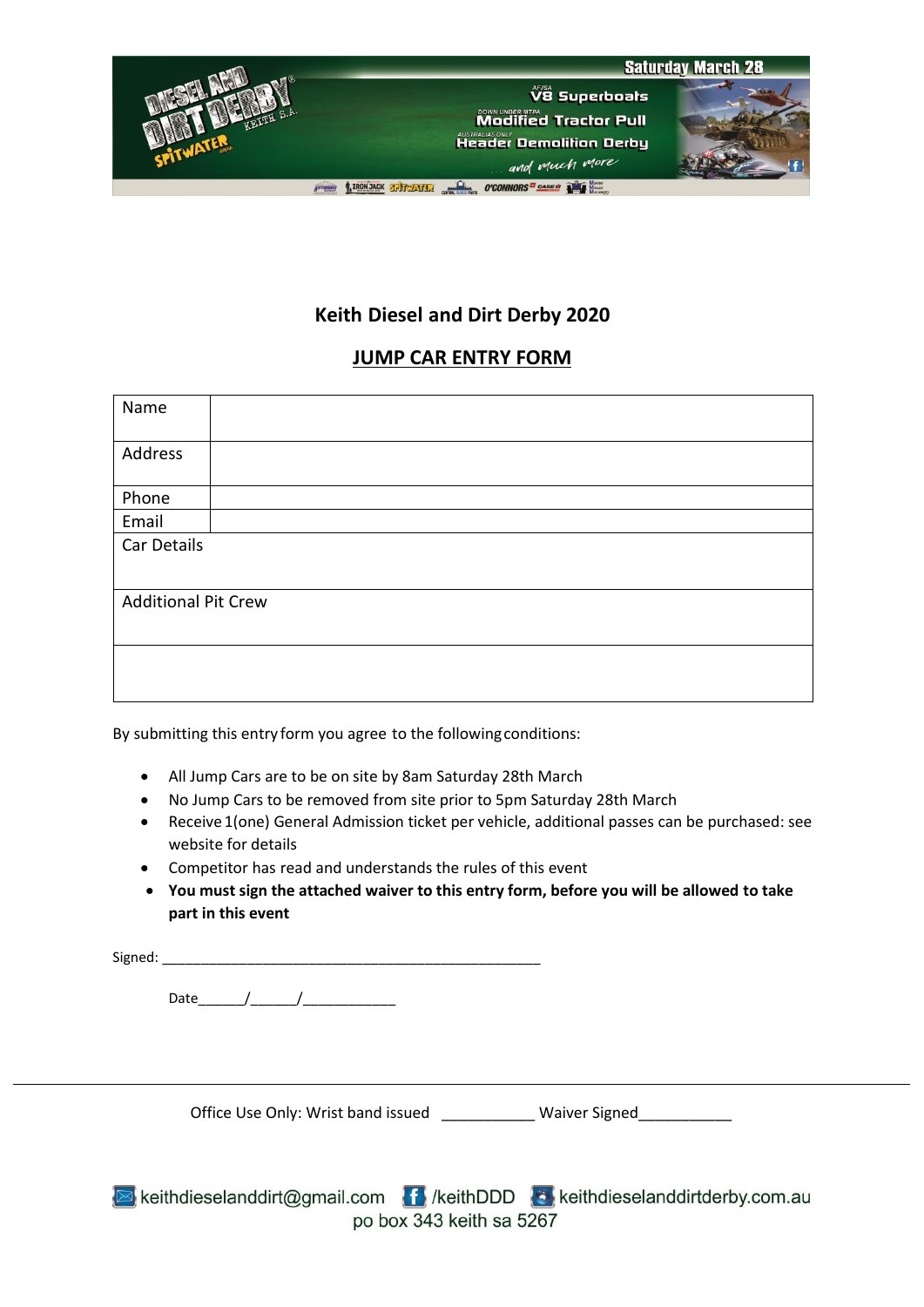



**A TRONDACK SPITERED WAS SERVED O'CONNORS** CASE A PART

### **Agricultural Societies Council of South Australia Incorporated**

**&**

## *Keith and Tintinara District Show Society Inc*

## *DIESEL AND DIRT DERBY 2020*

#### **PARTICIPANT RISK ACKNOWLEDGEMENT & WAIVER (Individual)**

 **(For physical competitions and events other than those involving horses and other livestock.)**

Name of Participant: ............................................................................................................................... Participant Address: ................................................................................................................................. Contact Number of Participant: ......................................................... Email .......................................................................................................................................................

Agricultural Societies Council of South Australia Inc and Keith and Tintinara District Show *(*together **the Suppliers**) advise that participation (including passive participation) in a physical competition or event at an agricultural show contains elements of risk, both obvious and inherent. Physical competitions, activities and events of all types are dangerous recreational activities.

- 1. By signing this waiver, I acknowledge that:
	- 1.1 participation in the 2020 Diesel and Dirt Derby is a recreational service for the purpose of section 139A of the **Australian Competition and Consumer Act (Cth) 2010** and also a recreational activity for the purposes of Section 42 of the **Fair-Trading Act (1987) SA**;
	- 1.2 participation in the Event involves a significant risk of physical harm and may result in injury, loss, damage or death to me;
	- 1.3 participation in the Event requires certain skills and experience. I declare that I have sufficient skills and experience to be able to safely and properly participate in the Event;
	- 1.4 if the Event is held outdoors, there are risks to me as a result of the weather conditions, including either extreme hot or cold weather, rain or wind;
	- 1.5 I am responsible for ensuring that I have and will wear equipment suitable for safely and properly participating in the Event;
	- 1.6 I am responsible for the condition of any tools and equipment and ensuring that they are appropriate for the Event; and
	- 1.7 I use the facilities supplied for the event entirely at my own risk, as I find them and with the prior acceptance of the risk of possible danger to me.

keithdieselanddirt@gmail.com fi /keithDDD b keithdieselanddirtderby.com.au po box 343 keith sa 5267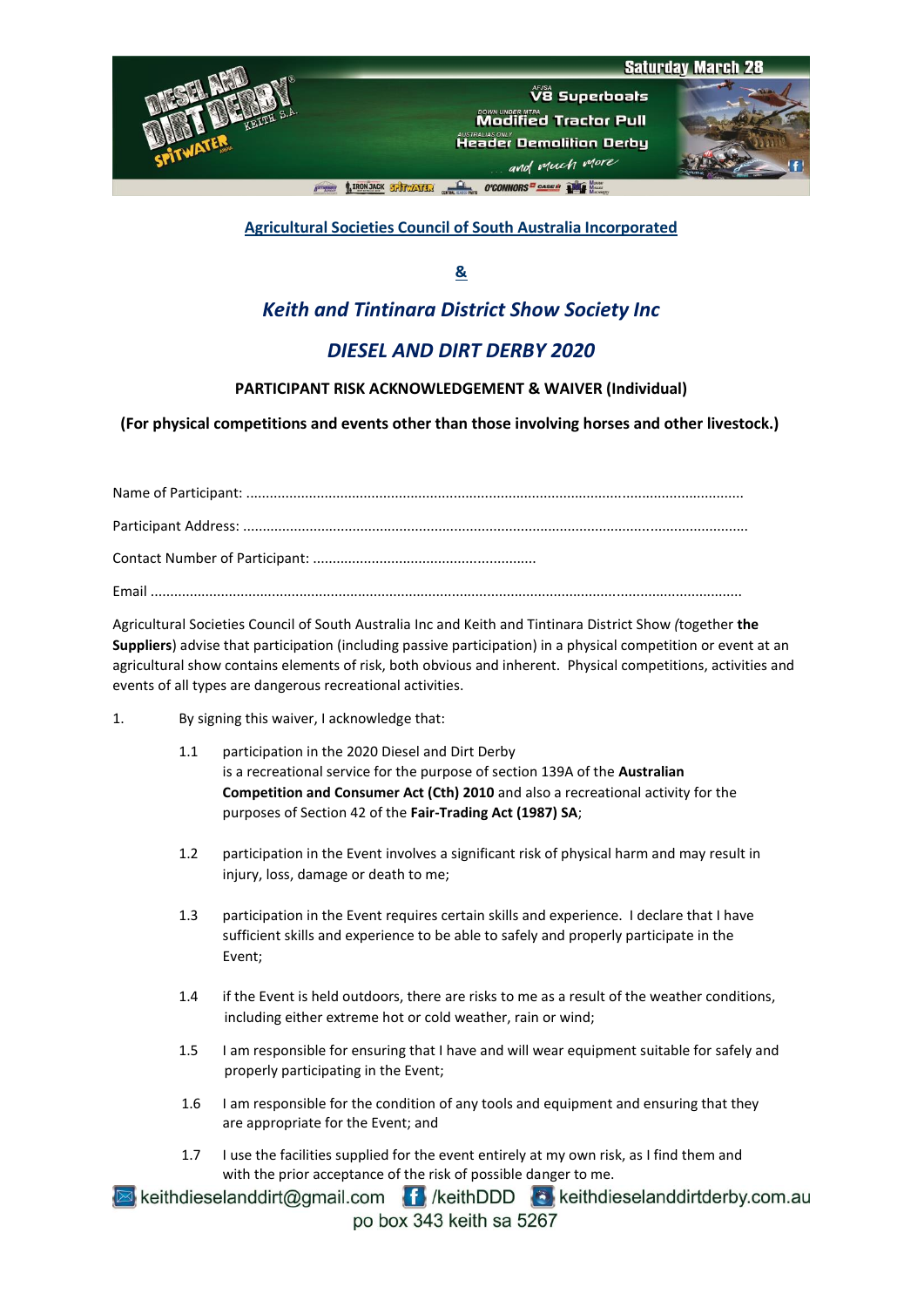

- 2. If I suffer injury, loss or damage (**Loss**) while participating in the Event, I will not hold the Suppliers, their employees or agents legally responsible for any Loss I suffer. I will not sue the Suppliers, their employees or agents for any claims, costs, damages or liability. I agree to release the Suppliers and their employees from legal responsibility for the services I have been provided and/or activity I have participated in.
- 3. I acknowledge and agree that my participation in the Event and associated activities is a danger and may have inherent risks as a result of which personal injury (and sometimes death) may occur and I accept and assume all such risks of personal injury or death in anyway whatsoever arising from these activities and hereby waive my individual right to sue the Suppliers for all claims I or my representatives may have for such personal injury or death against the Suppliers in any way whatsoever arising from or in connection with these activities.
- 4. At the time of participating in the event, I have not been to any degree under the influence of alcohol or illicit drugs.
- 5. I will not consume any alcohol or illicit drugs while participating in the Event and agree that such use may result in my being excluded from the Event or other events with no entitlement to any refund of money paid for entry to the Suppliers.
- 6. I agree to be bound by the rules and guidelines of the Agricultural Societies Council of South Australia Inc as varied from time to time.

#### **Where the participant is over 18 years of age:**

I agree that I have read and understood this waiver prior to signing it and agree that this waiver will be binding on my heirs, next of kin, executors and administrators.

I acknowledge that the Suppliers have permitted me to participate in the activity the subject of this document in reliance upon the matters acknowledged by me and the representations I have made herein.

I agree that this waiver shall be governed in all respects by and interpreted in accordance with the laws of South Australia.

Signature:...................................................... Dated:…………/………………/………….

#### **Where the participant is under 18 years of age (to be completed by a parent or guardian):**

Participant's Date of Birth ……/….…/…………

I ...................................................................., being a parent or legal guardian of the above-named participant hereby consent to my child participating in the following event - **Keith Diesel and Dirt Derby.**

I confirm that I have read and understood and explained to the participant, this waiver prior to signing it and agree that this agreement will be binding on my (and his/her) heirs, next of kin, executors and administrators.